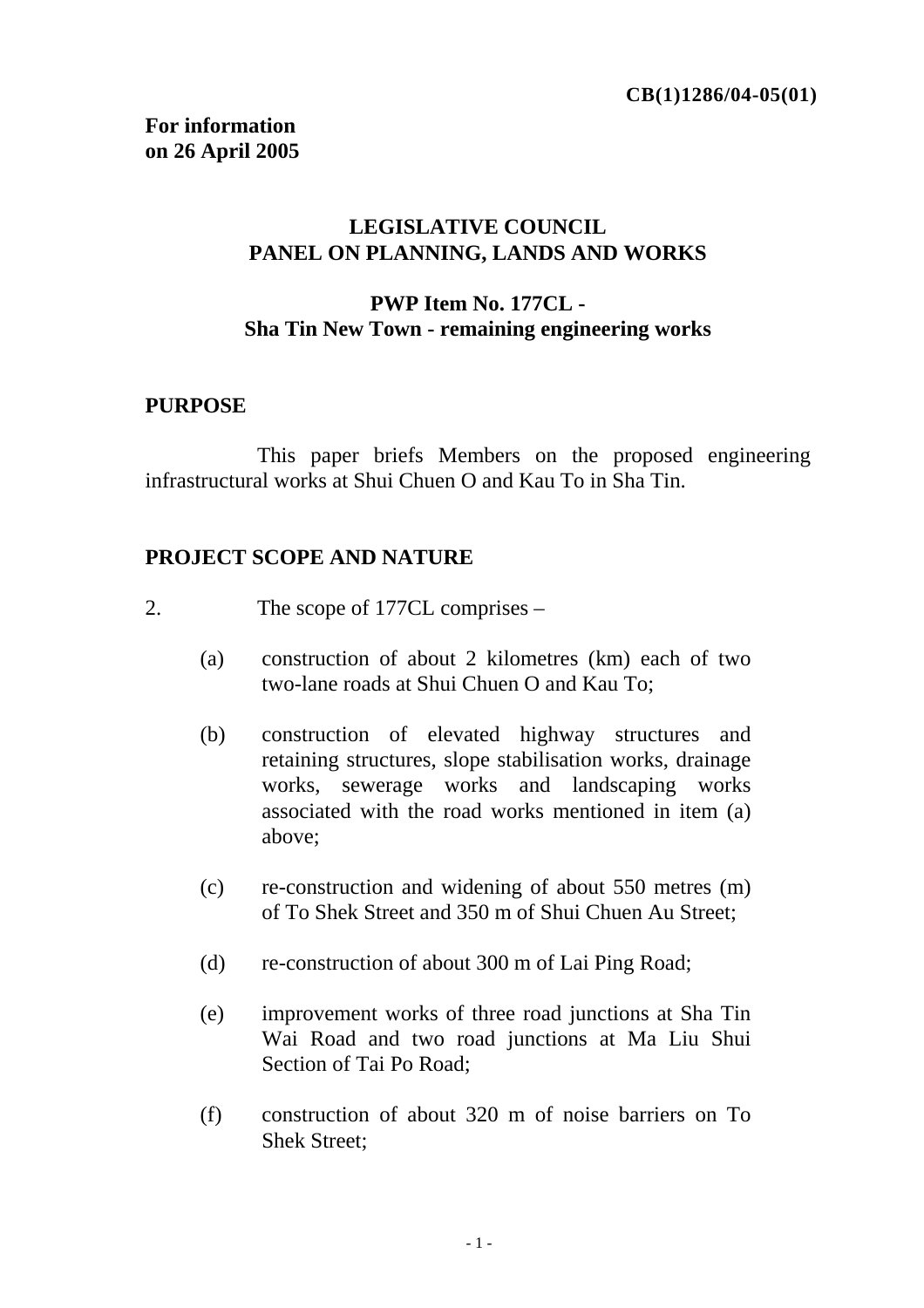- (g) construction of trunk sewers from 375 millimetres (mm) to 600 mm in diameter of about 2.3 km near Pok Hong Estate, under Sha Tin Wai Road, under Lai Ping Road and under Ma Liu Shui Section of Tai Po Road; and
- (h) implementation of environmental mitigation measures and an Environmental Monitoring and Audit (EM&A) programme for the works mentioned in items (a) to (g) above.

Site plans of the proposed works are at Enclosures 1 and 2. We plan to start the proposed works in January 2006 for completion in November 2008. We will carry out the foundation works of the noise barriers in item (f) above at the same time as the road works, and will erect the noise barrier panels to tie in with the development in Area 52.

## **JUSTIFICATION**

3. In September 1998, we completed the "Feasibility Study for Housing Sites in Sha Tin District" (the Study) which established the feasibility of the planned housing developments and the associated government/institutional/community (G/IC) facilities at Areas 34 and 52 in Shui Chuen O, and the planned housing developments at Area 56A in Kau To. The Study has recommended site formation works and provision of infrastructure to cater for the planned developments. In October 2001 we commenced the site formation works in order to provide land for the planned housing developments. We have planned to commence the infrastructure works after completion of all necessary statutory procedures including the gazetting of the proposed road works under the Roads (Works, Use and Compensation) Ordinance, and the proposed sewerage works under the Water Pollution Control (Sewerage) Regulation. We completed the site formation works in December 2003 under 685CL, and propose to provide the infrastructure under this project.

4. The proposed infrastructure at Areas 34 and 52 in Shui Chuen O is essential for private housing development as well as the associated G/IC facilities including an indoor game hall, a fresh water pumping station, a fresh water reservoir and tentatively two schools. In accordance with the latest population forecast by Planning Department, we plan to accommodate a maximum population of about 10 600 in the area by 2016. In order to support the development, we need to complete the infrastructure by 2008.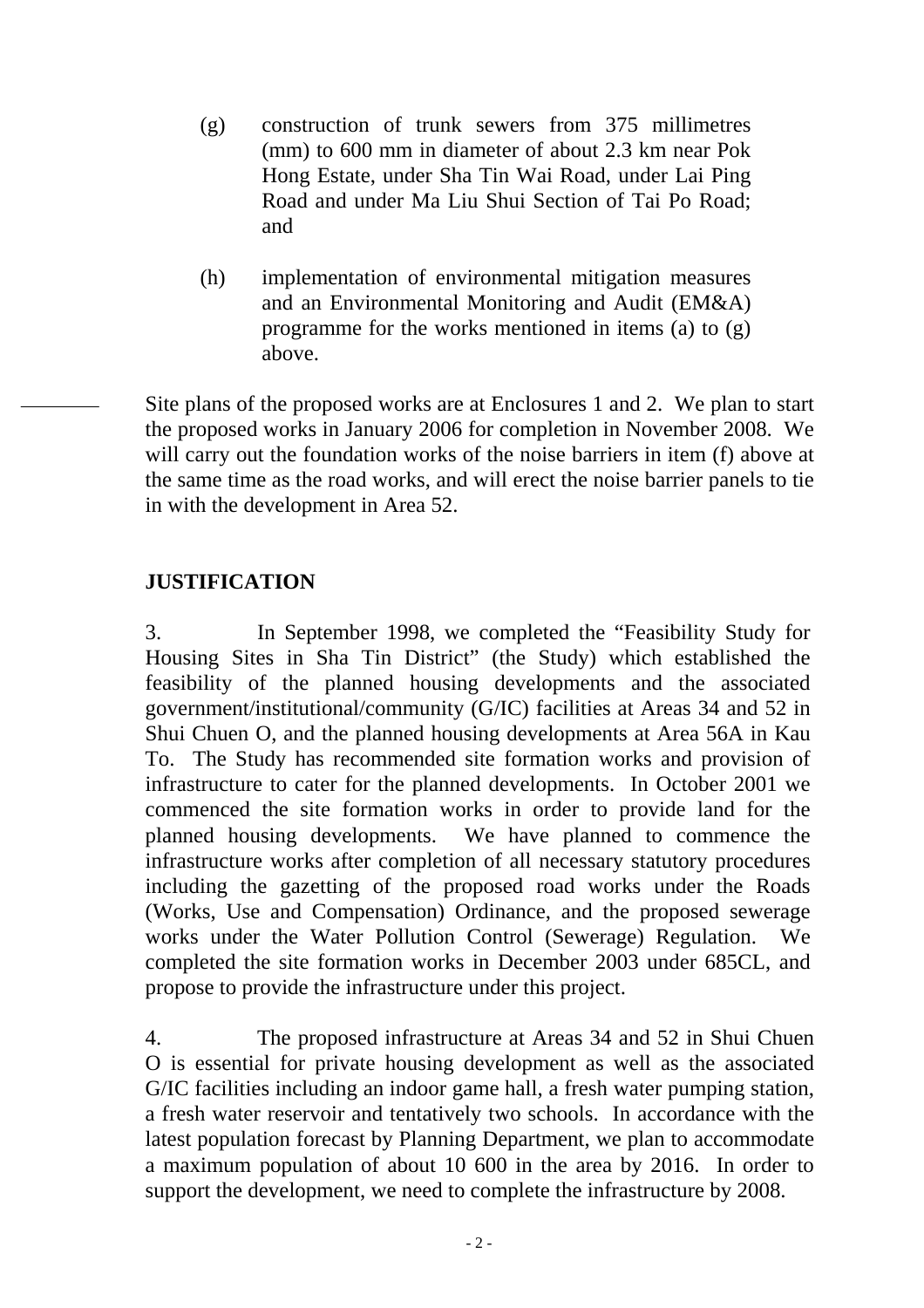5. The proposed infrastructure at Area 56A in Kau To is essential for low-density private development. In accordance with the latest population forecast by Planning Department, we plan to accommodate a maximum population of about 6 300 in the area by 2016. In order to support the development, we need to complete the infrastructure by 2008.

# **PUBLIC CONSULTATION**

6. We consulted the Development and Housing Committee of the Sha Tin District Council on the proposed works on 27 June 2000. The Committee supported the project but expressed concern on the capacity of a section of the Shui Chuen Au Street near Pok Hong Estate. We explained to the District Council that, according to the result of the Traffic Impact Assessment (TIA), To Shek Street would be the main access for traffic in Area 52 and Shui Chuen Au Street would only serve as a secondary access. Nevertheless, to address the Committee's concern, we will construct a layby with footpath at Shui Chuen Au Street near Pok Hong Estate which will improve traffic condition.

7. We gazetted the proposed road works under the Roads (Works, Use and Compensation) Ordinance on 7 June 2002 and received no objection. The then Permanent Secretary for the Environment, Transport and Works (Environment) authorised the proposed road works under the ordinance on 27 September 2002 and the notice of authorisation was gazetted on 4 October 2002.

8. We gazetted the proposed sewerage works under the Water Pollution Control (Sewerage) Regulation on 7 June 2002 and received no objection. The then Director of Environmental Protection (DEP) authorised the proposed sewerage works under the regulation on 23 August 2002 and the notice of authorisation was gazetted on 6 September 2002.

9. We updated the Development and Housing Committee of the Sha Tin District Council about the latest development of the project on 22 February 2005. Although a few members remained concerned about the capacity of the section of Shui Chuen Au Street mentioned in paragraph 6 above, the Committee as a whole supported the project.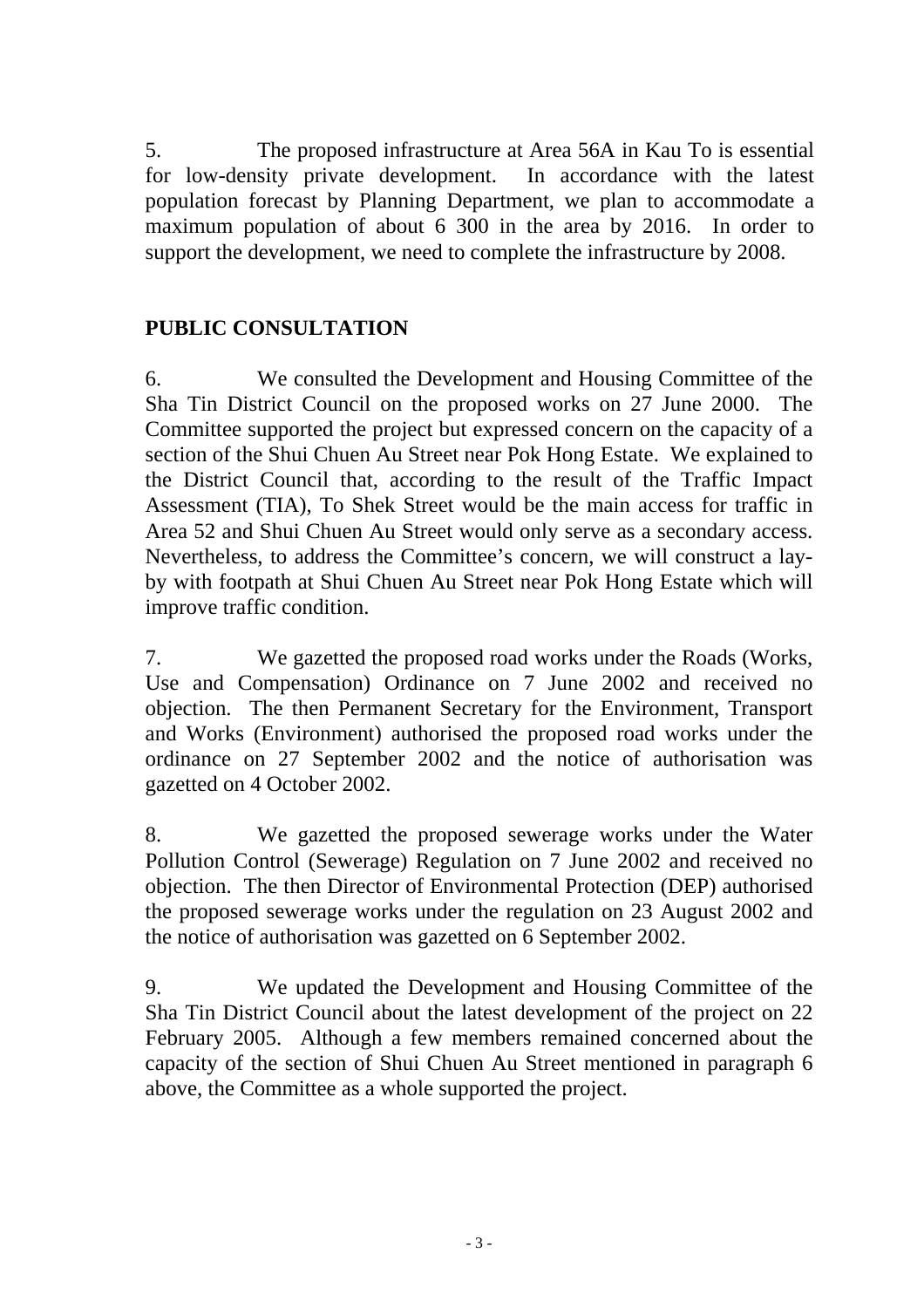# **ENVIRONMENTAL IMPLICATIONS**

10. The project is not a designated project under the Environmental Impact Assessment (EIA) Ordinance. Nevertheless, we completed an Environmental Assessment (EA) Study in September 1998. DEP has vetted the study report and agreed that the works would not have adverse long term environmental impact.

11. The key environmental mitigation measures set out in the EA for the proposed works include the use of silenced plant and noise screening, dust suppression by water spraying on unpaved roads, the use of detention basins for collecting site run-offs, and restoration of woodland and shrubbery by replanting, where necessary. We will incorporate all the mitigation measures recommended in the EA in the works contract.

12. We further completed an environmental study for To Shek Street and Shui Chuen Au Street in February 2003. The study has concluded that the project would not have any adverse environmental impact at Shui Chuen Au Street but recommended that some noise mitigation measures should be provided at To Shek Street. These mitigation measures will help contain the noise level to an acceptable standard. DEP has vetted the report and agreed to its findings. In accordance with the recommendation of the study, we will provide noise barriers of about 320 m in length (comprising 4 m to 5.5 m high plain barrier and 5.5 m high vertical barrier with a 2 m bend in 45 degrees) along To Shek Street to protect the existing and planned noise sensitive receivers. The noise barriers will be of a transparent type. We estimate that a total of about 65 existing dwellings and about 77 planned dwellings will benefit from the provision of the noise barriers.

13. At the planning and design stages, we have considered ways of minimising construction and demolition (C&D) material. These include minimising slope excavation by means of soil nailing or concrete buttress as appropriate, maximising the use of the surplus excavation material in construction of road embankments and backfilling of retaining walls, and optimising the design level and layout of the access roads to balance the necessary cut and fill material.

14. We estimate that the project will generate about 149 000 cubic metres  $(m<sup>3</sup>)$  of C&D material. Of these, we will reuse about 130 000  $m<sup>3</sup>$  $(87%)$  on site, 13 000 m<sup>3</sup> (9%) as fill in the public filling areas and dispose of 6 000  $m^3$  (4%) at the landfills.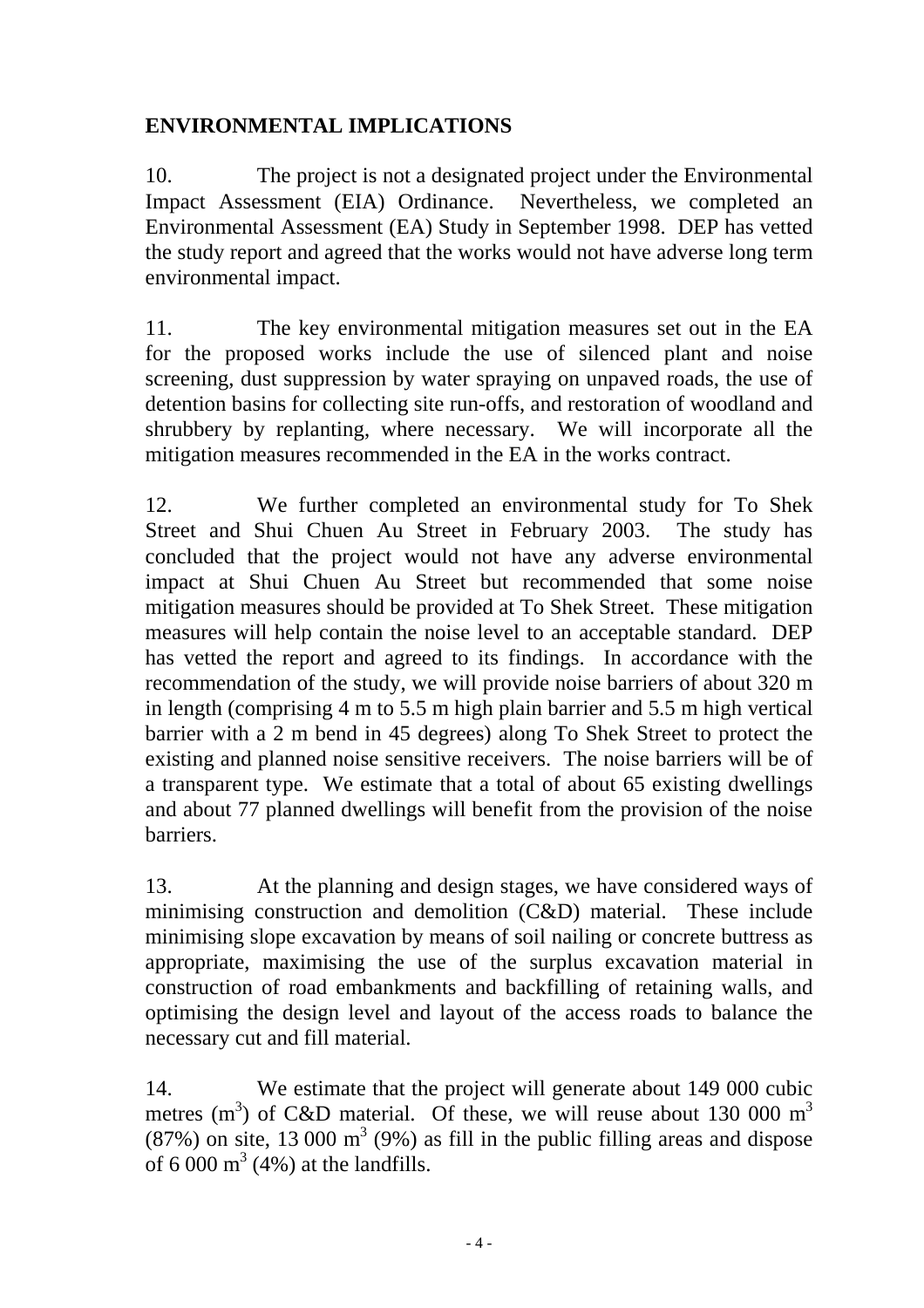15. The proposed project will involve removal of 891 trees including 686 to be felled and 205 to be transplanted within the project site. All trees to be removed are not important trees<sup>1</sup>. We will incorporate planting proposals as part of the project, including estimated quantities of 13 371 trees, 241 938 shrubs and 890 square metres of grassed area.

#### **LAND ACQUISITION**

16. The proposed works do not require any land acquisition. Clearance of government land for the project will require termination of a short term tenancy for a garage maintenance depot at Area 56A.

### **WAY FORWARD**

17. We plan to seek endorsement of the Public Works Subcommittee for upgrading the proposed works mentioned in paragraph 2 above to Category A (at an estimated cost of \$491.6 million in money-ofthe-day prices) on 11 May 2005.

### **ATTACHMENT**

Enclosure 1 – Drawing No. ST2012 Enclosure 2 – Drawing No. ST2013

### **Housing, Planning and Lands Bureau Civil Engineering and Development Department April 2005**

l

<sup>1</sup> Important trees include trees on the Register of Old and Valuable Trees, and any other trees which meet one or more of the following criteria –

<sup>(</sup>a) over 100 years old;

<sup>(</sup>b) of cultural, historical or memorable significance;

<sup>(</sup>c) of precious or rare species;

<sup>(</sup>d) of outstanding form; or

<sup>(</sup>e) with trunk diameter exceeding one metre (measured at one metre above ground level).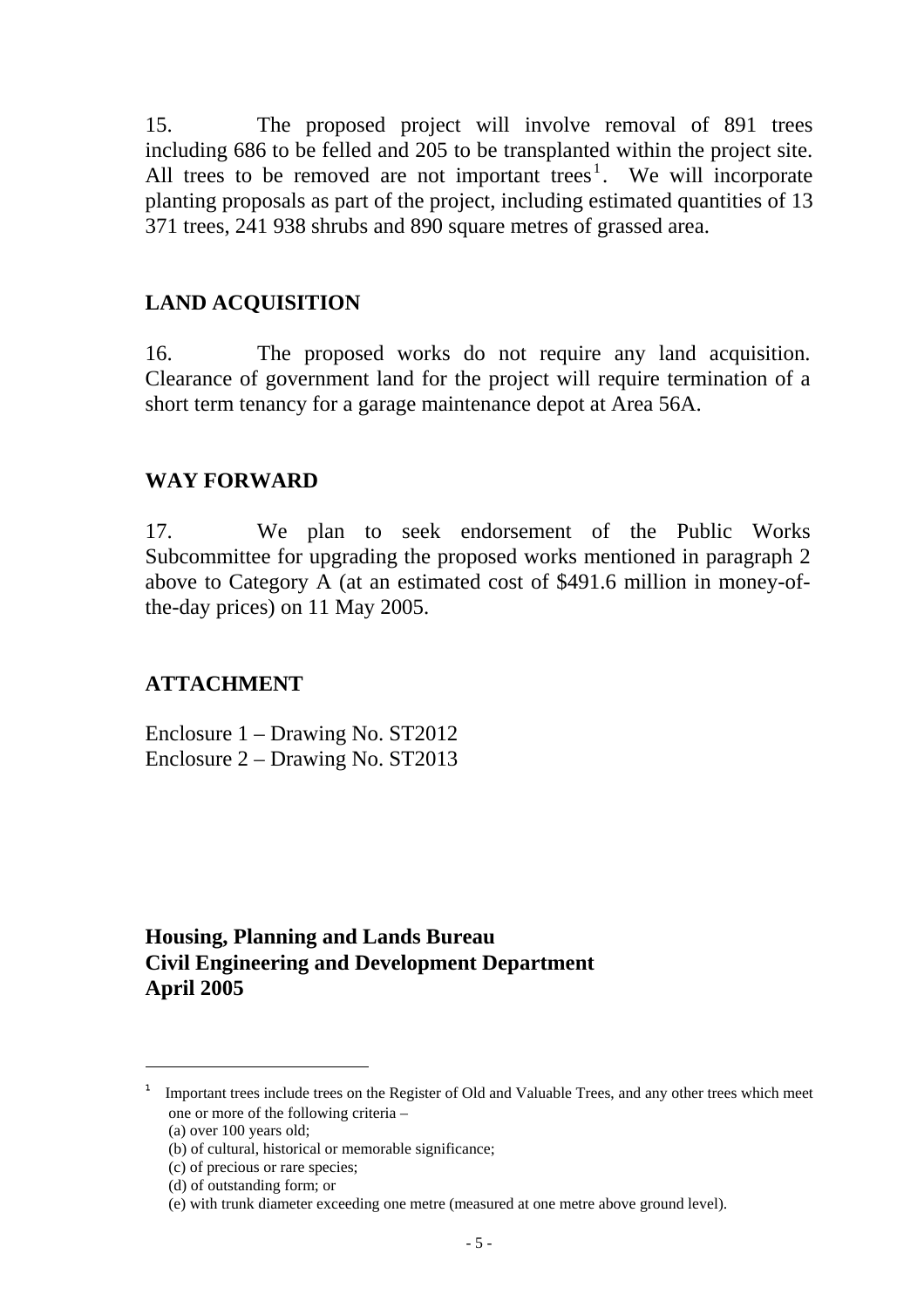

| 沙田新市鎮 - 餘下工程<br>工地圖(1) - 水泉澳第34區及第52區基本建設                                                                           |  |  |  |
|---------------------------------------------------------------------------------------------------------------------|--|--|--|
| SHA TIN NEW TOWN - REMAINING ENGINEERING WORKS<br>SITE PLAN (1) - INFRASTRUCTURE AT AREAS 34 AND 52 IN SHUI CHUEN O |  |  |  |

| 繪圖 drawn                  | 簽署 initial           | 日期 clate              | 比例 scale         | 辦事處 office                                                 |  |  |
|---------------------------|----------------------|-----------------------|------------------|------------------------------------------------------------|--|--|
| W. K. CHUI                | SIGNED               | 15.04.2005            |                  | 新界東拓展處                                                     |  |  |
| 核對 crecked                | 簽署 initial           | 日期 date               | 500              | NT EAST DEVELOPMENT OFFICE                                 |  |  |
| H S WONG                  | SIGNED               | 15.04.2005            | 開則編號 drawing no. | ≤ 土木工程拓展署                                                  |  |  |
| 核准 approved<br>YEUNG<br>W | 签署 initial<br>SIGNED | 日期 date<br>15.04.2005 | ST2012           | CIVIL ENGINEERING<br>CEDD<br>AND DEVELOPMENT<br>DEPARTMENT |  |  |